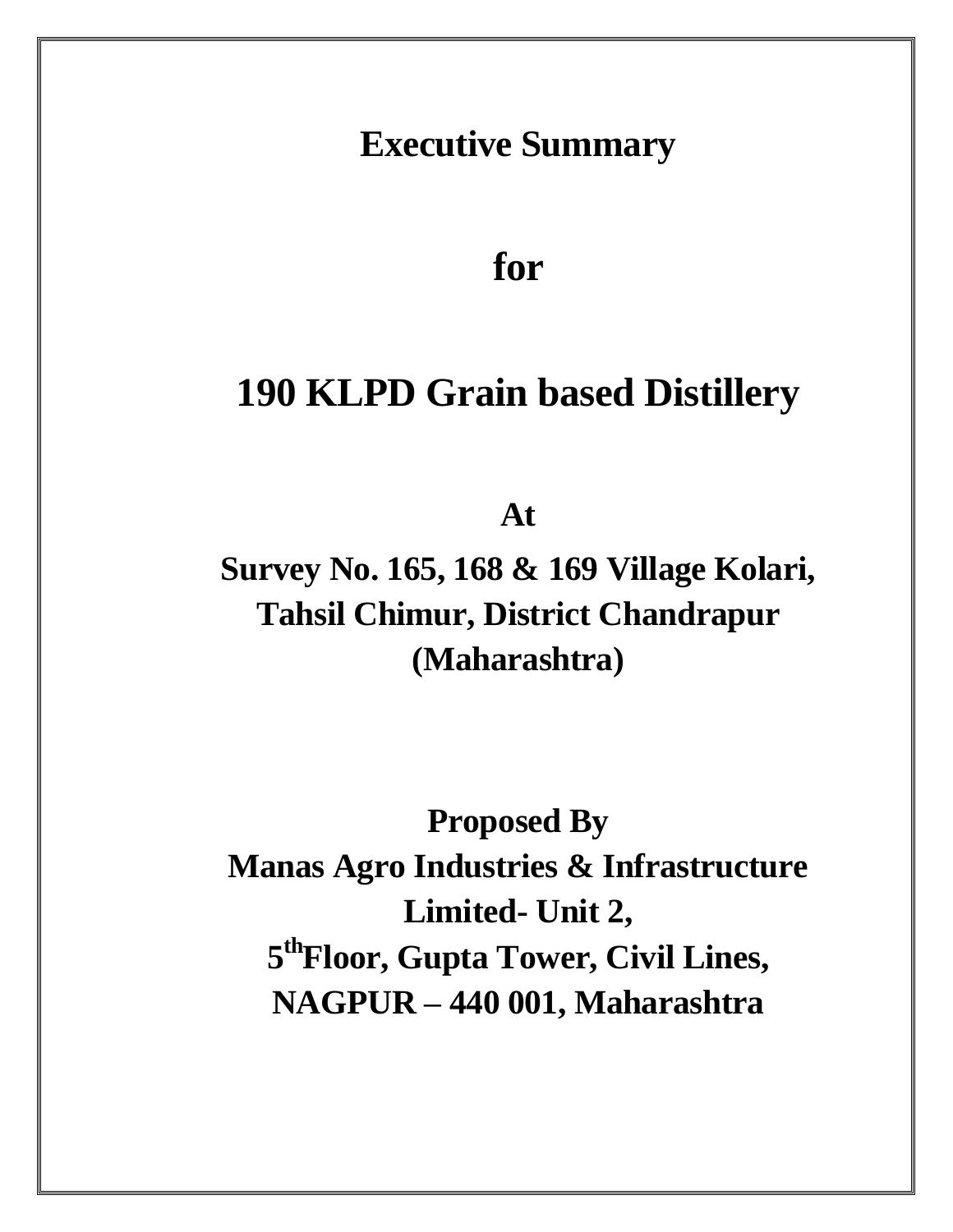#### **1.0 INTRODUCTION**

Manas Agro Industries & Infrastructure Ltd. (MAIIL) is a limited company registered under the Companies Act, 1956 having certificate of incorporation Corporate Identification Number (CIN): U15122MH2012PTC235369 of September 06, 2012.

Manas Agro Industries & Infrastructure Limited has proposed 190 KLPD Grain Based Distillery at Unit 2, Survey No. 165, 168 & 169, Village Kolari, Tahsil Chimur, District Chandrapur Maharashtra.

The Industry shall process about broken rice (460-465 TPD) /Sorghum (517 - 520 TPD)/Corn (500-503 TPD)/Bajra (500-503 TPD) as raw material to produce the above products. The total cost of proposed project is estimated as Rs 150 Crores.

#### **2.0 PROJECT DESCRIPTION**

Manas Agro Industries & Infrastructure Limited has proposed 190 KLPD Grain Based Distillery at Unit 2, Survey No. 165, 168 & 169, Village Kolari, Tahsil Chimur, District Chandrapur Maharashtra. The unit is located at 2km away from SH-9. The latitude and longitude of the site are as follows:

| S. No.        | Latitude                | Longitude     |
|---------------|-------------------------|---------------|
| A             | $20^{\circ}42'21.61''N$ | 79°33'28.04"E |
| B             | 20°42'15.72"N           | 79°33'32.06"E |
| $\mathcal{C}$ | $20^{\circ}42'19.61''N$ | 79°33'36.69"E |
| D             | 20°42'9.61"N            | 79°33'35.22"E |
| E             | $20^{\circ}42'4.11''N$  | 79°33'26.71"E |
| F             | $20^{\circ}42'7.87''N$  | 79°33'11.92"E |
| G             | 20°42'13.37"N           | 79°33'18.65"E |
| H             | $20^{\circ}42'16.15''N$ | 79°33'26.95"E |

2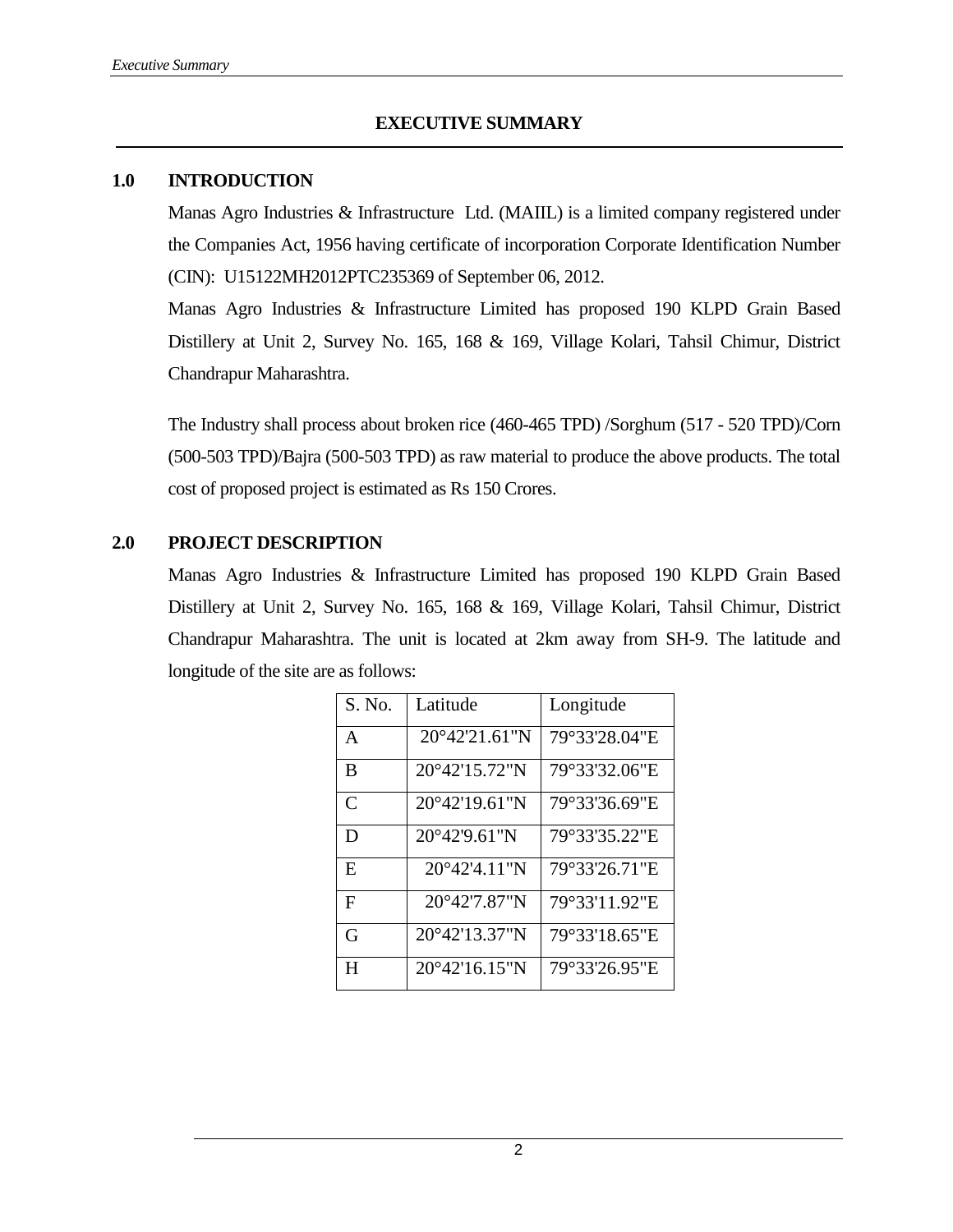

## **Source: SOI Toposheet**

## **Topographical Map (10 km Radius)**

## **Salient Features of the Proposed Project**

| $\mathbf{1}$<br>2 | Name of the project<br>Schedule | Manas Agro Industries & Infrastructure Limited-Unit 2<br>As per EIA Notification dated $14th$ September 2006, the<br>project activity falls under Category 'B', S. No. 5 (g)                                                                                                                  |  |  |
|-------------------|---------------------------------|-----------------------------------------------------------------------------------------------------------------------------------------------------------------------------------------------------------------------------------------------------------------------------------------------|--|--|
| 3                 | Registered office               | 5 <sup>th</sup> Floor, Gupta Tower, Civil Lines,<br>NAGPUR - 440 001, Maharashtra                                                                                                                                                                                                             |  |  |
| $\overline{4}$    | Area of plant                   | 14.16 Ha                                                                                                                                                                                                                                                                                      |  |  |
| 5                 | Coordinates                     | 20°42'21.61"N 79°33'28.04"E<br>A<br>B 20°42'15.72"N 79°33'32.06"E<br>$C$ 20°42'19.61"N 79°33'36.69"E<br>20°42'9.61"N 79°33'35.22"E<br>D<br>20°42'4.11"N 79°33'26.71"E<br>$E_{\rm c}$<br>20°42'7.87"N 79°33'11.92"E<br>F<br>20°42'13.37"N 79°33'18.65"E<br>G.<br>H 20°42'16.15"N 79°33'26.95"E |  |  |
| 6                 | Units                           | Existing: 8 MW Biomass based Power Plant<br>Proposed: 190 KLPD Grain Based Distillery                                                                                                                                                                                                         |  |  |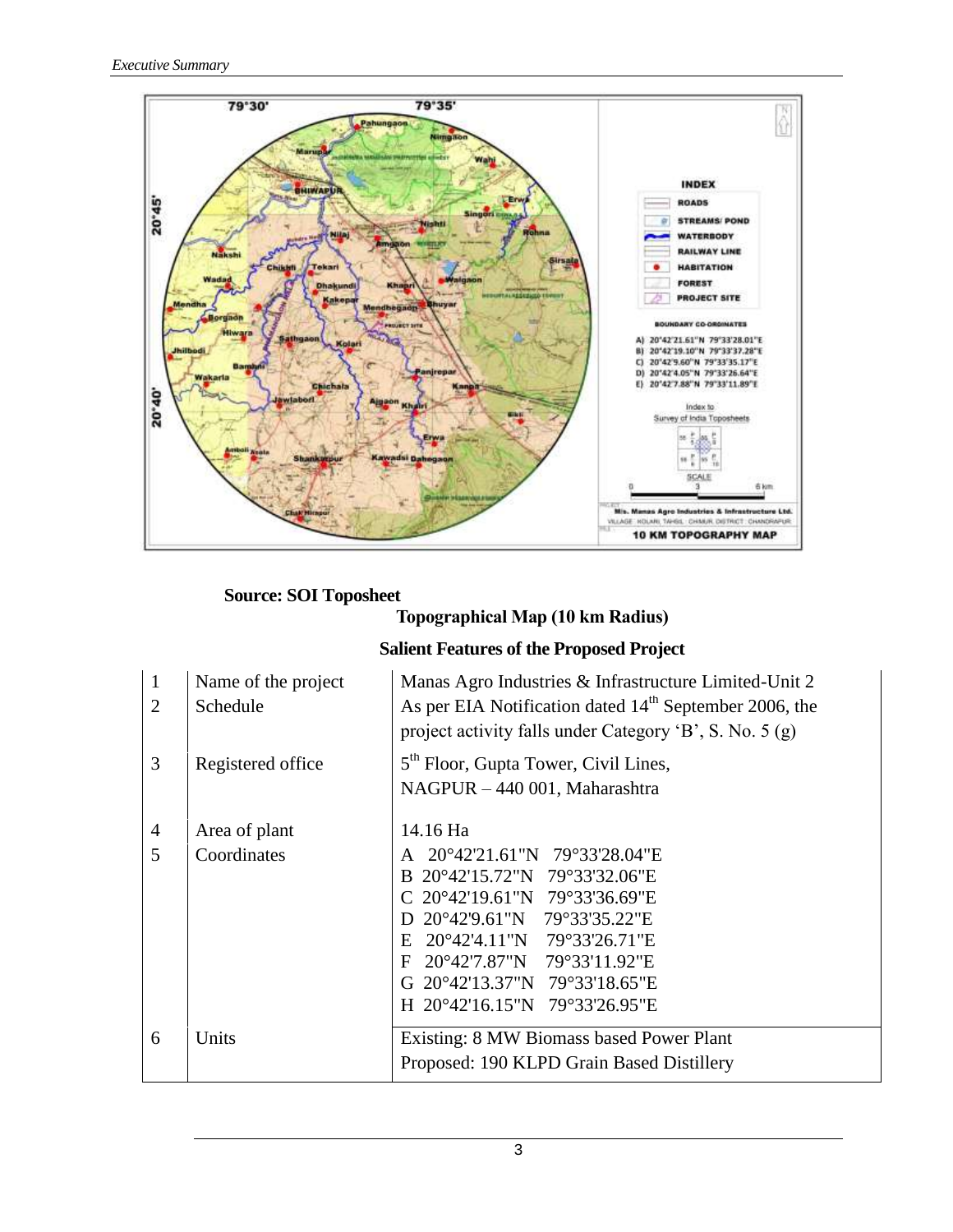| Water requirement $\&$<br>Source | The make up water requirement of 1570-1630 $\text{m}^3/\text{day}$ for<br>distillery shall be met from Nilaj Nadi. |
|----------------------------------|--------------------------------------------------------------------------------------------------------------------|
| Fuel requirement                 | <b>MSEDCL, Captive Source</b>                                                                                      |

#### **Production Scenario**

Manas Agro Industries & Infrastructure Limited Unit 2 proposes 190 KLPD Grain Based **Distillery** 

#### **PROCESS DESCRIPTION**

#### **GRAIN STORAGE SILOS, CLEANING, HANDLING AND MILLING SECTION:**

Grain is received from various sources and is pre-cleaned off Stones, husk, straws and iron metals etc. and then Stored in specially designed Storage Silos. Grains are continuously lifted from the bottom of the Silos and screened followed by removal of stones in De-stoner and iron metals in Magnetic Separators. Cleaned Grains are then milled using dry milling process in Hammer Mills. The flour is fed through the bucket elevator and conveyed to the Batch Machine through a Screw Conveyor.

#### **2. SLURRY PREPARATION / LIQUEFACTION**

Slurry from pre-masher is taken to Initial liquefaction tank where liquefying enzyme is added. The mixture of slurry and steam is then passed through the retention vessel (cook tube) having sufficient capacity to provide the desired retention time at a given flow rate. The cooked mash is discharged to a flash tank for liquefaction.

The gelatinized mash from the flash tank is further liquefied in a final liquefaction tank where liquefying enzyme is added. Then the liquefied mash is passed through plate heat exchanger and cooled slurry transferred to Fermentation section.

#### **3. FERMENTATION SECTION**

The purpose of fermentation is to convert the fermentable substrate into alcohol. At the start of the cycle, the fermenter is charged with mash and contents of the Yeast Activation Vessel. Significant heat release takes place during fermentation and Co2 is generated as by Product. This is removed by passing cooling water through the Fermenter PHE's to maintain an optimum temperature. The recirculating pumps also serve to empty the fermenter into Beer Well.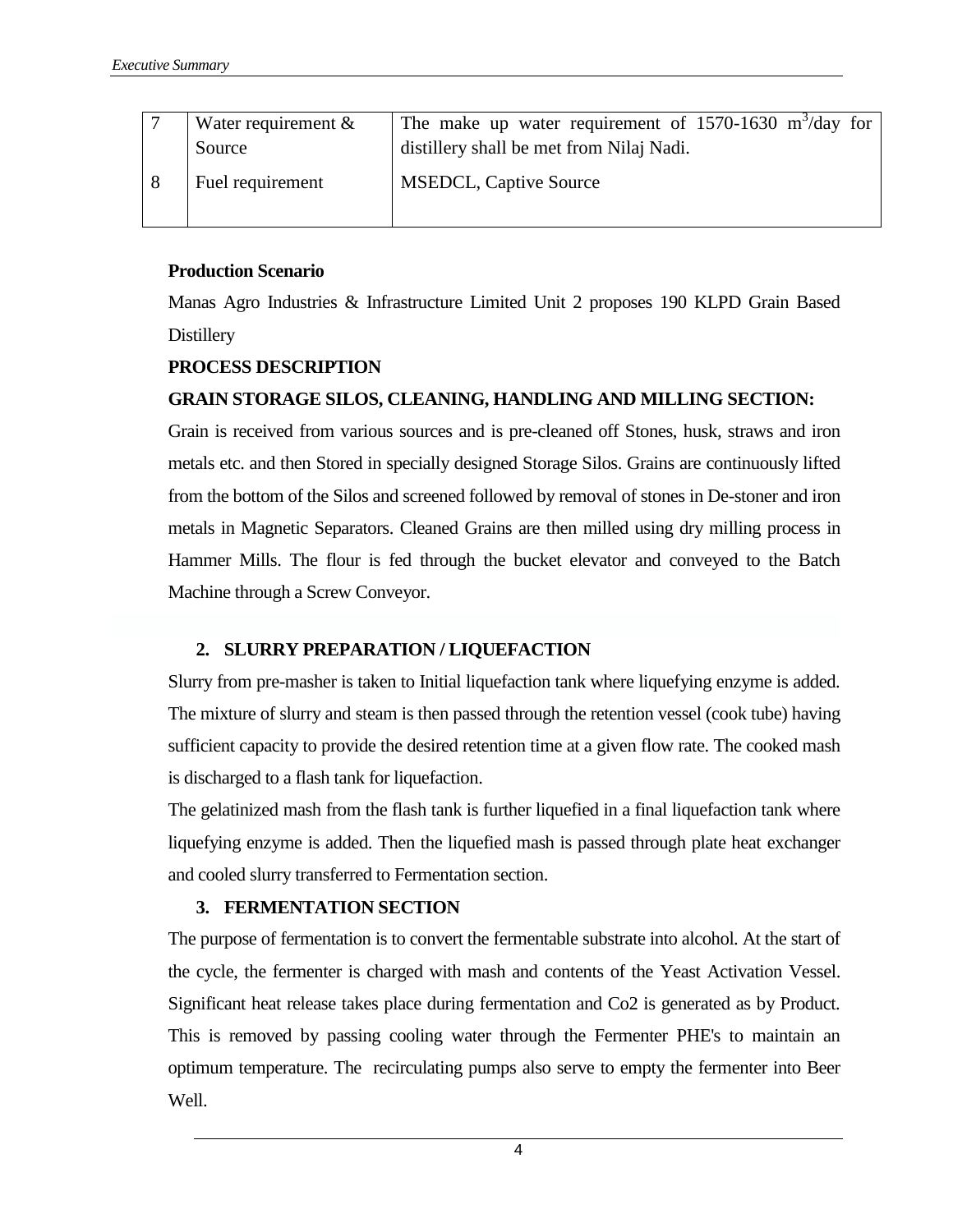#### **4. DISTILLATION SECTION**

Wash to ENA Multi-pressure: -

Pre-heated fermented wash is fed into a series of Distillation Columns to increase the alcohol concentration and remove various impurities including Fusel oil as by product. The columns are termed as below:

- a. Analyzer
- b. Degasifier
- c. Pre Rectifier
- d. Extractive Distillation
- e. Rectifier cum Exhaust
- f. Recovery
- g. Simmering

ENA drawn from the Simmering Column is taken to the receiver after cooling in ENA cooler.

#### **5. EVAPORATION SECTION**

The Spent Wash discharged from the Analyzer column bottom is taken to the Decanter for separation of suspended solids then thin slop to evaporation section for concentrating the slop up to 40%w/w solids.

Treatment scheme is a series of evaporation effects working on the principle of falling film Evaporation & Forced circulation.

#### **6. DRYER SECTION**

The concentrated syrup is mixed with the wet cake from the decantation section .This mixture is termed as DWGS which either sold as cattle feed or fed in Dryer to reduce the moisture up to 10%. This by product is termed as DDGS which is in a powder form.

#### **7. PROCESS CONDENSATE TREATMENT SECTION**

The process condensate from the evaporation section is partially recycled in making Grain Slurry and balance quantity treated in this unit and this treated condensate is then recycled back to process thus reducing the fresh water consumption.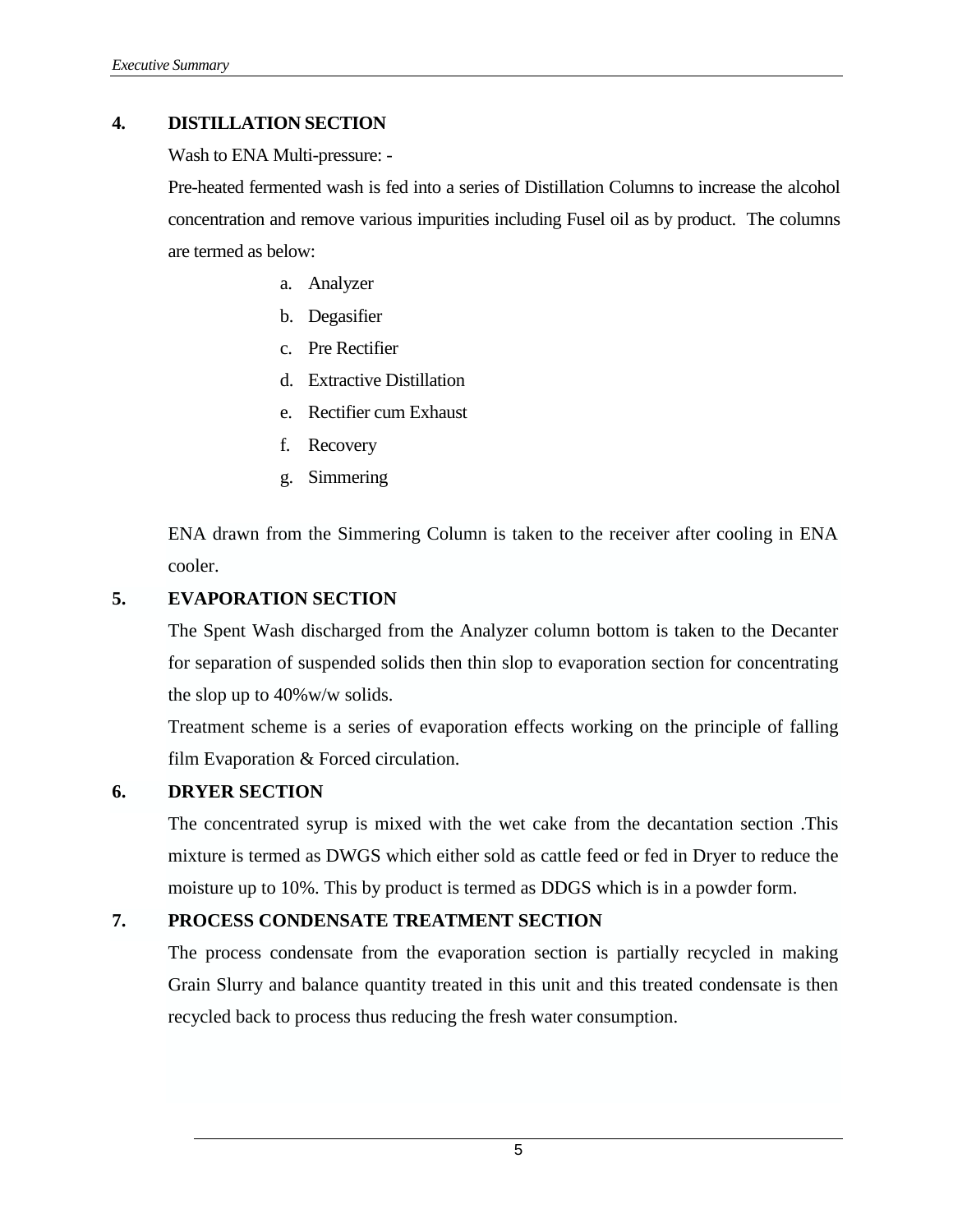## **PRODUCT SPECIFICATION EXTRA NEUTRAL ALCOHOL (ENA):**

| S.NO | <b>PARAMETER</b>                      | <b>UNIT</b> | <b>VALUE</b> |
|------|---------------------------------------|-------------|--------------|
| 1.   | Specific Gravity at 15.6 deg C        |             | 0.80692      |
| 2.   | Ethanol content at 20 deg C           | $\%$ v/v    | 96           |
| 3.   | Acid as acetic acid by GC Analysis    | ppm         | $\leq$ 3     |
| 4.   | <b>Butanol</b>                        | ppm         | Nil          |
| 5.   | Diacetal                              | ppb         | $200$ max    |
| 6.   | Aldehyde as acetaldehyde,             | ppm         | $\leq$ 1     |
| 7.   | Esters as ethyl acetate               | ppm         | <1           |
| 8.   | Copper                                | ppm         | Nil          |
| 9.   | Lead as Pb,                           | ppm         | Nil          |
| 10.  | Methanol                              | ppm         | $\leq$ 2     |
| 11.  | Furfural                              | ppm         | Nil          |
| 12.  | N-Propanol &iso-Propanol              | ppm         | Nil          |
| 13.  | Dry Extract                           | ppm         | Negligible   |
| 14.  | Permanganate Time at 15 Deg C IS 1049 | minutes     | 50           |

## **Typical DDGS Product Specification**

| Crude Protein, wt. percent, dry basis, min | 30.0 |
|--------------------------------------------|------|
| Crude Fat, wt. percent, dry basis, min     | 6.0  |
| Crude Fiber, wt. percent, dry basis, min   | 8.5  |
| Ruminant TDN, wt. percent, dry basis, min  | 88.0 |
|                                            |      |

Note: This may vary depending on the quality of raw material.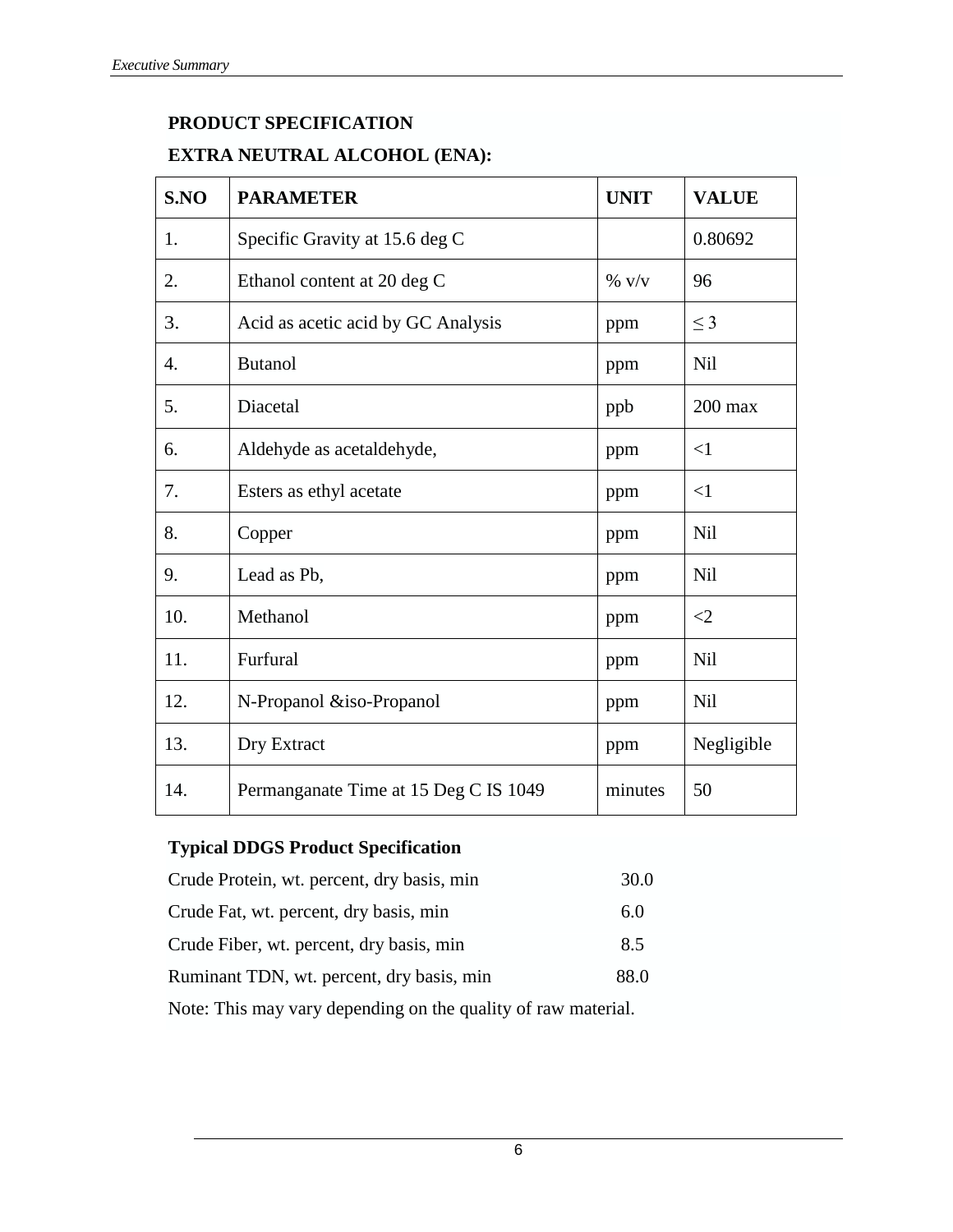

**PROCESS FLOW CHART FOR GRAIN BASED OPERATION**

#### **3.0 DESCRIPTION OF THE ENVIRONMENT**

#### **Air Environment**

The ambient air quality monitored at 08 locations selected based on predominant wind direction, indicated the following ranges;

PM<sub>10</sub>: 40.5 to 55.9  $\mu$ g/m<sup>3</sup>.

PM<sub>2.5</sub> : 20.3 to 32.3  $\mu$ g/m<sup>3</sup>

- $SO_2$  : 6.0 to 14.6  $\mu$ g/m<sup>3</sup>
- NO<sub>x</sub>: 9.0 to 26.8  $\mu$ g/m<sup>3</sup>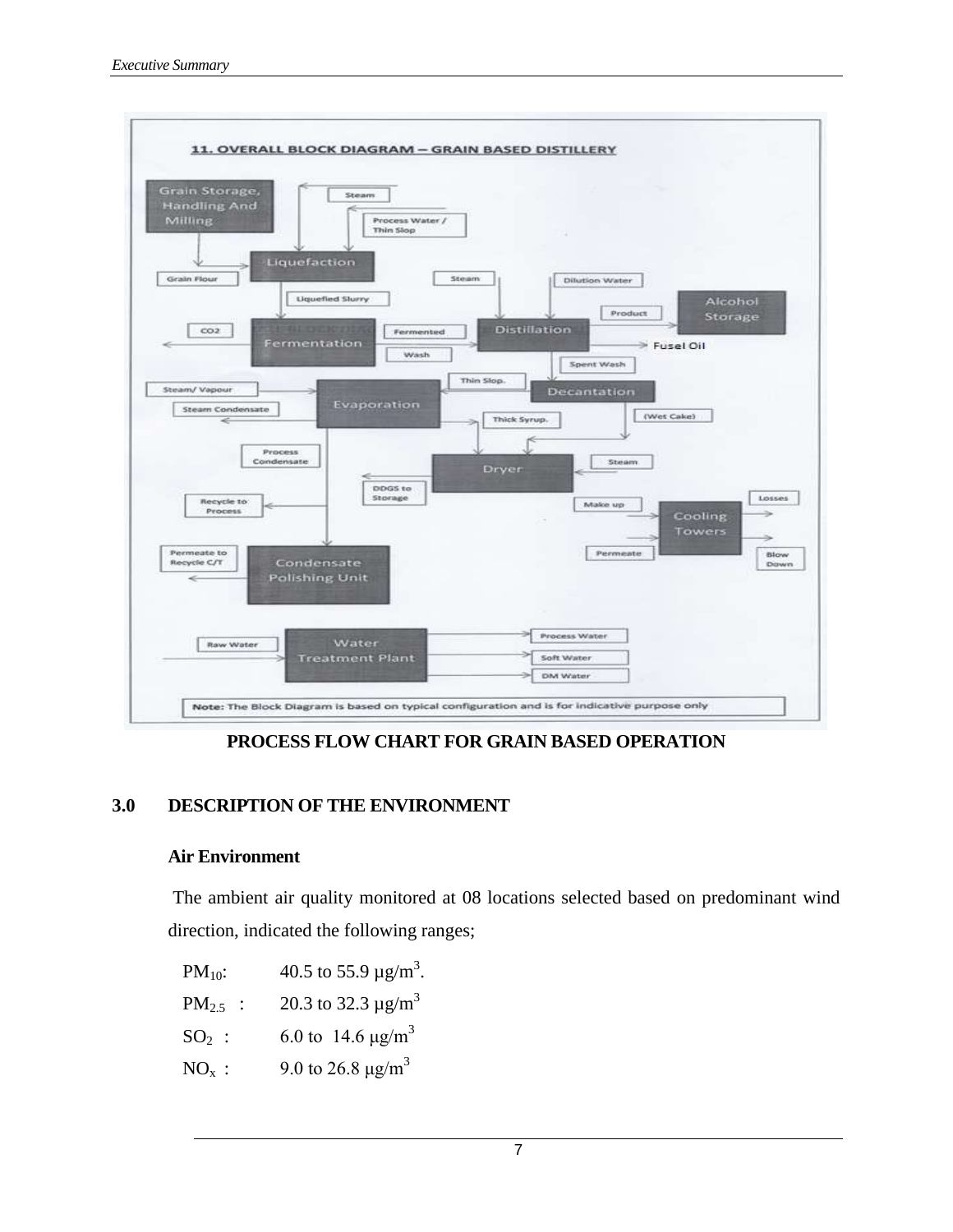| <b>Industrial Area</b>                        | $PM_{10}$                                                                                                  | PM <sub>25</sub> | SO <sub>2</sub> | <b>NO<sub>x</sub></b> |
|-----------------------------------------------|------------------------------------------------------------------------------------------------------------|------------------|-----------------|-----------------------|
| Residential, Rural Area (CPCB Norms) $\vdash$ | $\frac{100 \text{ }\mu\text{g/m}^3}{60 \text{ }\mu\text{g/m}^3}$ 80 $\mu\text{g/m}^3$ 80 $\mu\text{g/m}^3$ |                  |                 |                       |

The concentrations of  $PM_{10}$ ,  $PM_{2.5}$ ,  $SO_2$  and  $NO_x$  were found within the National Ambient Air Quality Standards (NAAQ).

#### **Water Environment**

A total 16 samples including eight surface & eight ground water samples were collected and analyzed. The water samples were analyzed as per Standard Methods for Analysis of Water and Wastewater, American Public Health Association (APHA) Publication.

The data indicates that the ground water as well as the surface water quality are below the stipulated standard for drinking water (BIS 10500 – 2012) except high concentration of total coli form in surface water, which may be due to the human activities.

#### **Noise Environment**

Noise levels measured at eight stations are within limit of 55.0 dB (A) for Residential Area or 75.0 dB (A) for Industrial Area as given in MoEF Gazette notification for National Ambient Noise Level Standard.

| <b>Area</b><br>Code | <b>Category of Area</b> | Limits in $dB(A)$ Leq |                   |  |
|---------------------|-------------------------|-----------------------|-------------------|--|
|                     |                         | Day time              | <b>Night time</b> |  |
| A                   | <b>Industrial Area</b>  | 75                    | 70                |  |
| В                   | <b>Commercial Area</b>  | 65                    | 55                |  |
|                     | Residential Area        | 55                    | 45                |  |
|                     | Silence Zone**          | 50                    | 40                |  |

**\*\*** Silence zone is defined as area up to 100 meters around premises of hospitals, educational institutions and courts. Use of vehicle horns, loud speakers and bursting of crackers are banned in these zones

8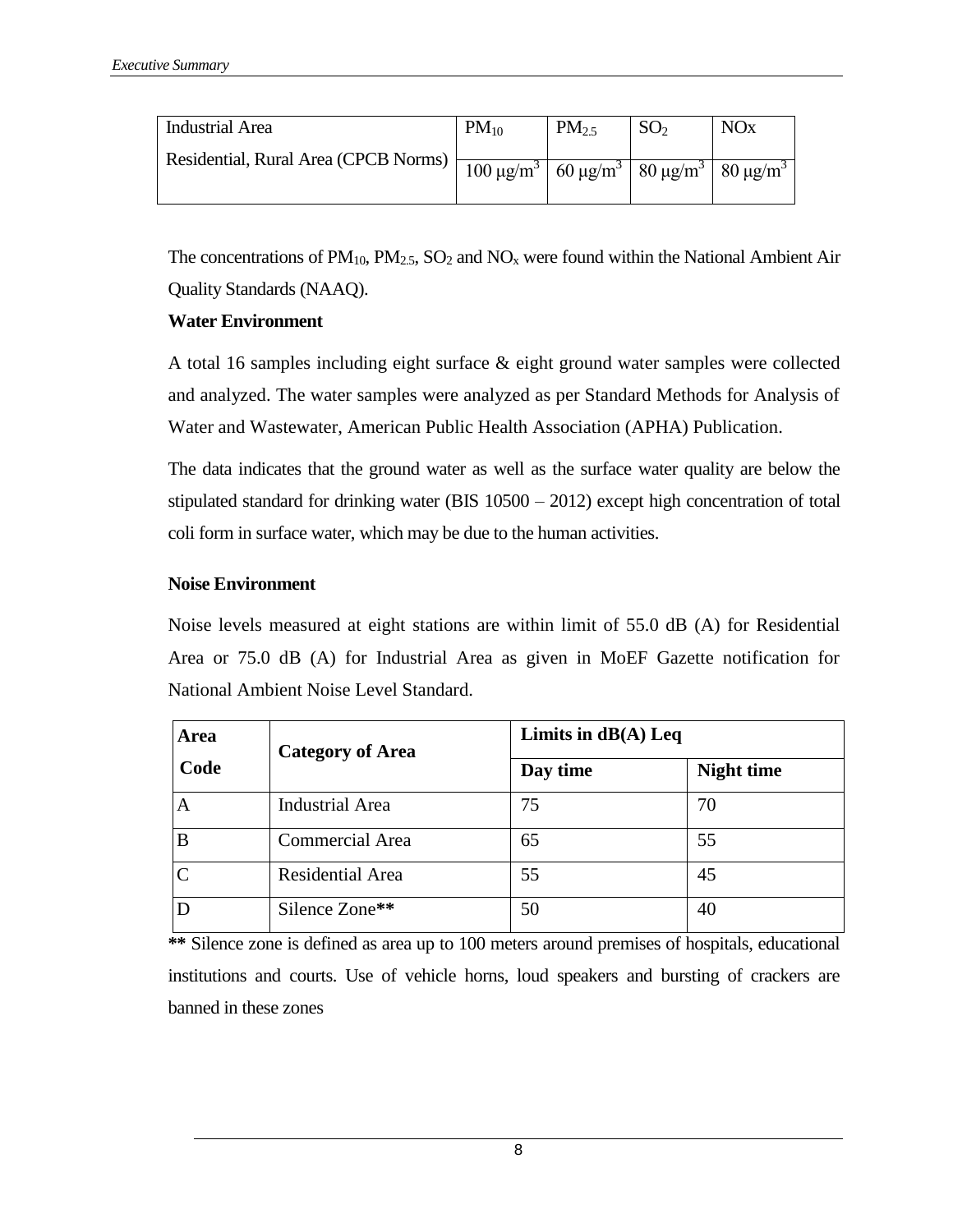#### **Land Environment**

The observations of soil characteristics are discussed parameter wise below;

- a) Texture of all soil samples are Silty Clay Loam, Silt Loam and sandy Loamy in Texture Classification.
- b) Colour of soil samples from is yellow & grey in color.
- c) The bulk density of soil samples are in the range of 1.54 to1.98 gm/cc.
- d) Soil samples have pH values in the range of 7.1 to 7.8. The pH values are indicating nature of soil samples as neutral.
- e) Soil samples have conductivities between 0.054 to 0.152 mmhos/cm.
- f) Soil samples have Organic Matter between 0.72 to 1.2 %. These values represent average fertility of soils.
- g) Soil samples have concentration of Available Nitrogen values ranged between 212.0 to 433.0 kg/ha.
- h) Soil sample have concentration of Available Phosphorous values ranged between 37.4 to 62.0 kg/ha.
- i) Soil sample have concentration of Available Potassium values range between 263.4 to 463.6 kg/ha.

#### **4.0 ANTICIPATED IMPACTS & MITIGATION MEASURES**

#### **Impact on Air Quality**

Operational phase activities may have impacts minor or major, positive or negative on environmental discipline such as soils, surface and ground water hydrology, micro meteorology, water use, water and air quality, ecology, socio economics & noise environment. This phase includes following activities:

- Raw material storage
- Product manufacturing
- Product storage
- Transportation
- Gaseous emission
- Effluent discharge
- Solid waste generation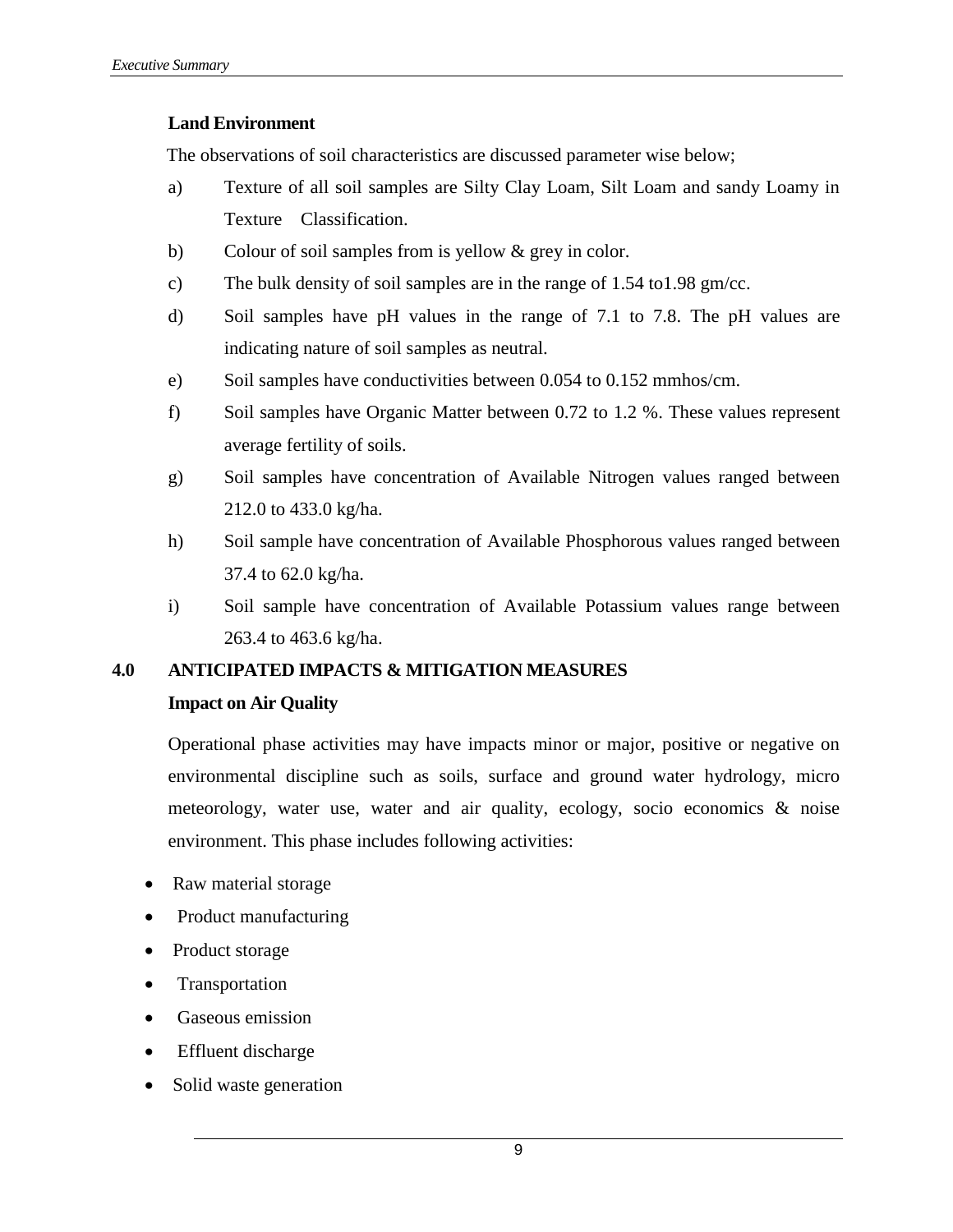- Occasional equipment failure/ process upset and related problems
- Industrial development
- Chemical hazards

#### **Mitigation Measures**

The operational phase of the project comprises of various activities each of which will have an impact on air quality. The impact on air quality can be due to:

- The source of dust emissions is loading/unloading, transportation and storage of raw material& finished product.
- Adequate pollution control measures will be taken to keep the emissions from all sources within the statutory norms. Spraying of water on roads will be done to control such emissions.
- In a plant, the major emission from stack is Particulate Matter (PM) emissions.

Efficient Air Pollution Control Equipment (APCE) like ESP are installed at stack to keep the emissions within the permissible limits. Proper upkeep and maintenance of vehicles will be done. Hence, the overall quality of the ambient air will be maintained within the limit prescribed by CPCB/SPCB after the commencement of the operation of proposed project. ESP as air pollution control measure to existing boiler. Also, stack of adequate height, 60 m is installed to disperse the flue gas.

#### **Noise Levels**

During the operation phase noise will be generated from noise generating sources. The principle source of noise from industry are from fans, centrifuge, steam traps, steam vents etc. Exposure to excessive noise produces varying degree of damage to human hearing system which is initially reversible. Speech interference, sleep interference annoyance, mental fatigue and headache are few of the other effects which are caused by the high level exposure of long duration noise. In certain circumstances noise can cause decreased electrical resistance in the skin and a reduction in gastric activity.

#### **Mitigation Measures**

The ambient noise levels in the study area within permissible limits and will remain stipulated/prescribed limit even after commissioning of the proposed project.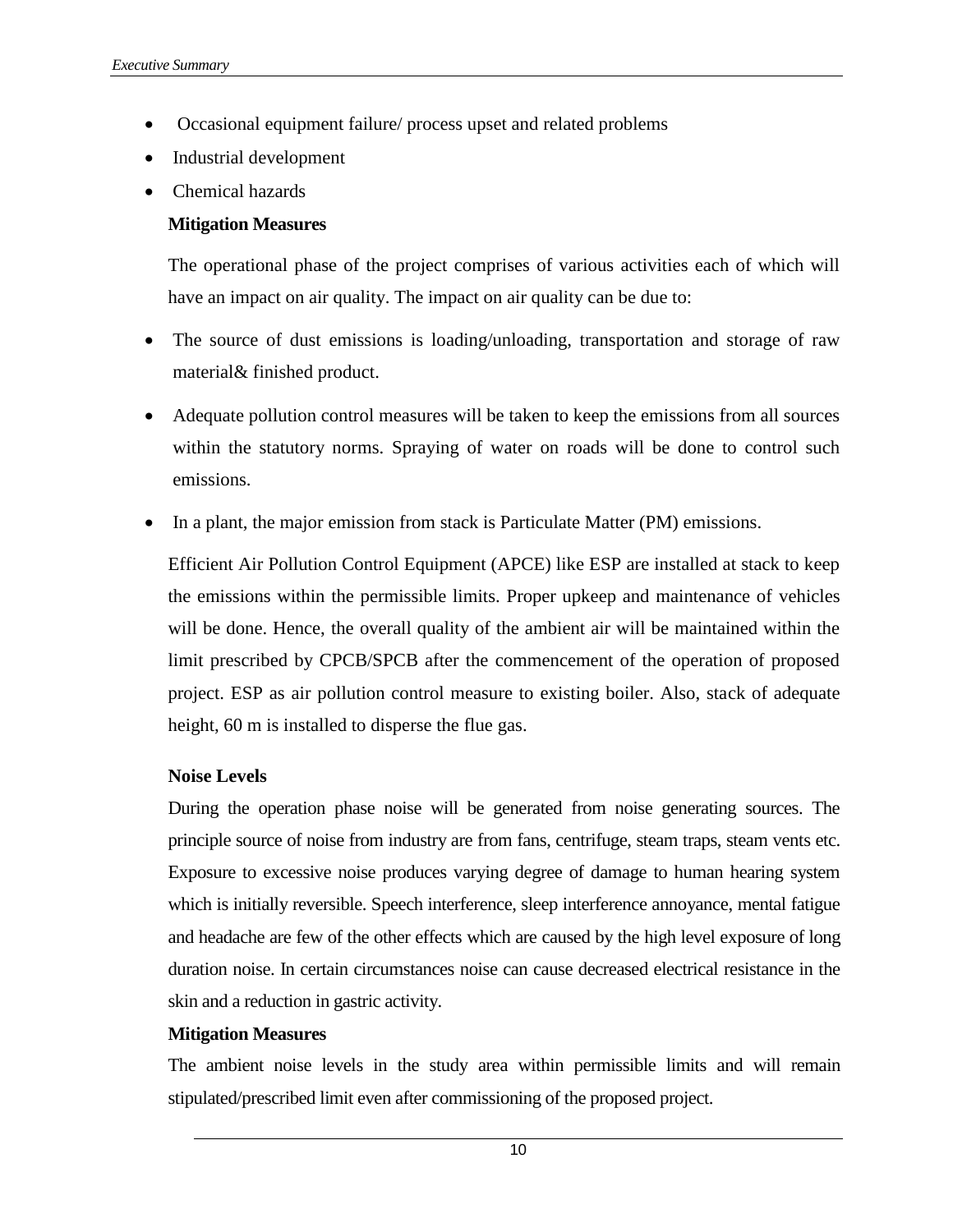The general mitigation for the attenuation of the noise are given below:

- Noise level can be reduced by stopping leakages from various steam lines, compressed air lines and other high pressure equipment
- By providing padding at various locations to avoid rattling due to vibration
- Encasement of noise generating equipment where otherwise noise cannot be controlled
- Providing noise proof cabins to operators where remote control for operating noise generating equipment is feasible.
- In all the design/installation precautions are taken as specified by the manufacturers with respect to noise control will be strictly adhered to;

#### **Impact on Water**

During operation, Grain Slops will be taken through Centrifuge Decanters for separation of suspended solids.

Disposal of liquid effluent

- "Zero Effluent Discharge system shall be provided with basic principle of concentration and evaporation of effluent. The DDGS shall be sold to purchaser as Cattle Feed, Poultry & Fisheries.
- Industrial liquid waste like DM plant effluent shall be neutralized.
- Domestic sewage shall be treated in STP.

#### **Impact on Land**

The proposed project site of 14.16 ha. area is identified for distillery unit. Along with implementation of project, 33 % of the land area will be covered with greenery. The land is owned by the company.

Pollutants from the proposed activity damage the porosity, oxygen transfer is hampered and the degradation of the effluent organics in soil depletes of nitrogen. These factors cause germination disorders in seeds that are planted. Prolonged land irrigation using effluent, may cause soil sickness. Soil quality may be affected by accidental leakage and spillage of hazardous chemicals/oils during handling. Improper segregation and disposal of solid waste generated during operation of the proposed project.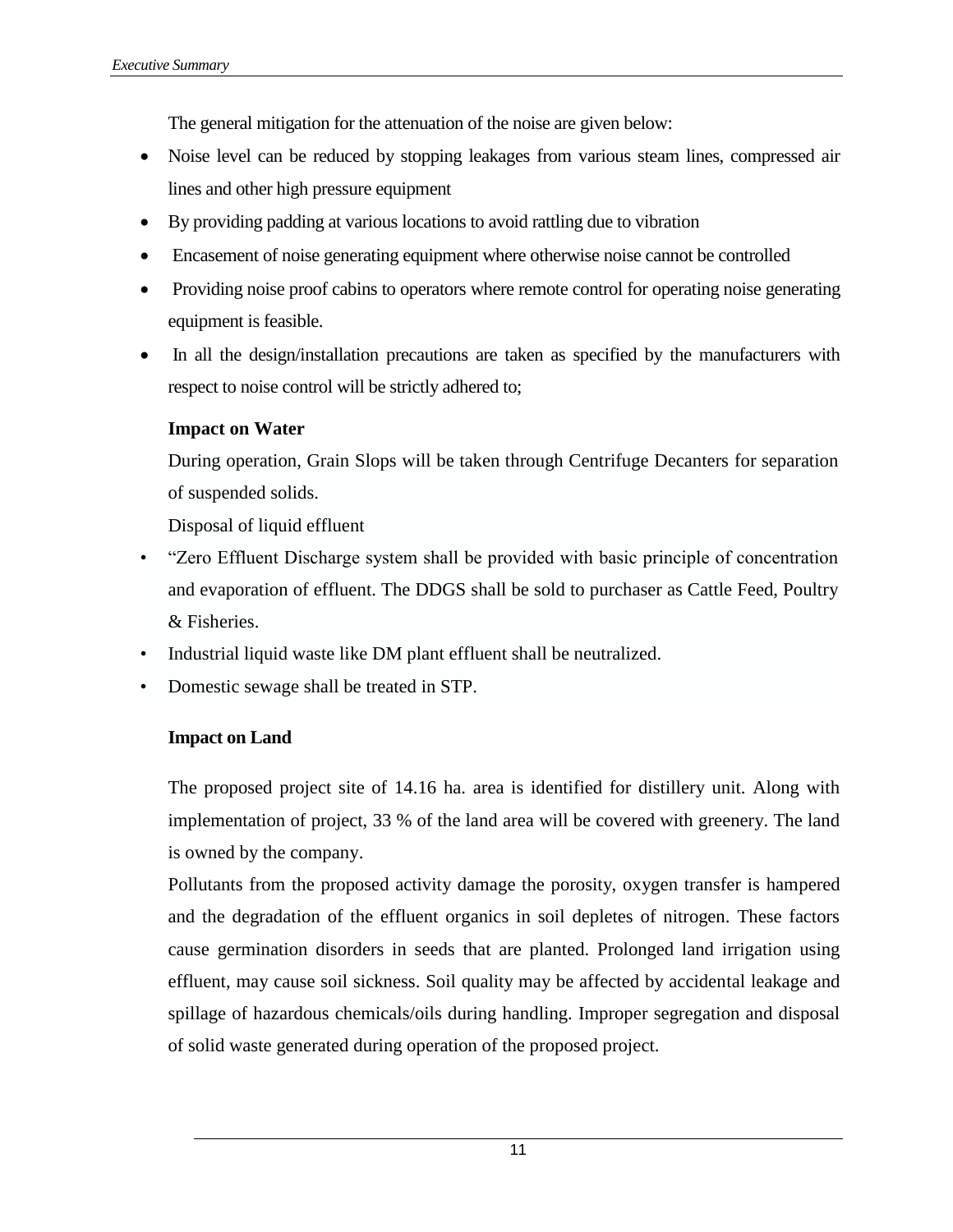#### **Mitigation measures:**

- DDGS (by product) will be sold as Cattle Feed, Poultry & Fisheries.
- Appropriate measures are adopted for slope stabilization to reduce land erosions.
- Used oil from D.G. Set shall be sold to recyclers.
- All hazardous wastes shall be securely stored, under a shed for eventual transportation and disposal to the authorized dearler by MPCB.

#### **Solid Waste Generation**

| <b>Type of Waste</b>  | Quantity   | <b>Storage</b>             | <b>Utilization/Disposal</b>    |
|-----------------------|------------|----------------------------|--------------------------------|
| $DDGS - (by product)$ | 117 to 135 | Covered shed               | Sold as Cattle Feed, Poultry & |
|                       | <b>TPD</b> |                            | <b>Fisheries</b>               |
| Waste papers/Boxes    | $0.01$ TPD | Covered shed               | To recyclers                   |
| Used Oil              | $0.01$ TPD | in<br><b>HDPE</b><br>drums | Given to re-cycler authorized  |
|                       |            | covered shed               | by MPPCB/MoEF                  |
| Spent Resin from DM   | $0.01$ TPD | in<br><b>HDPE</b><br>drums | Given to re-cycler authorized  |
| Plant                 |            | covered shed               | by MPPCB/MoEF                  |

#### **Solid & Hazardous Waste Management**

#### **Impact on Socio-Economic Environment**

The proposed project is expected to have several positive impacts on demography and socio-economic condition which are listed below:

- Increase in employment opportunities so as people will not migrate outside for employment.
- Increase in literacy rate.
- Growth in service sectors
- Improvement in prices of indigenous produce and services benefiting local people such as increase in land value, house rent rates and labour wages.
- Improvement in socio-cultural environment of the area.
- Improvement in transport, communication, health and educational services.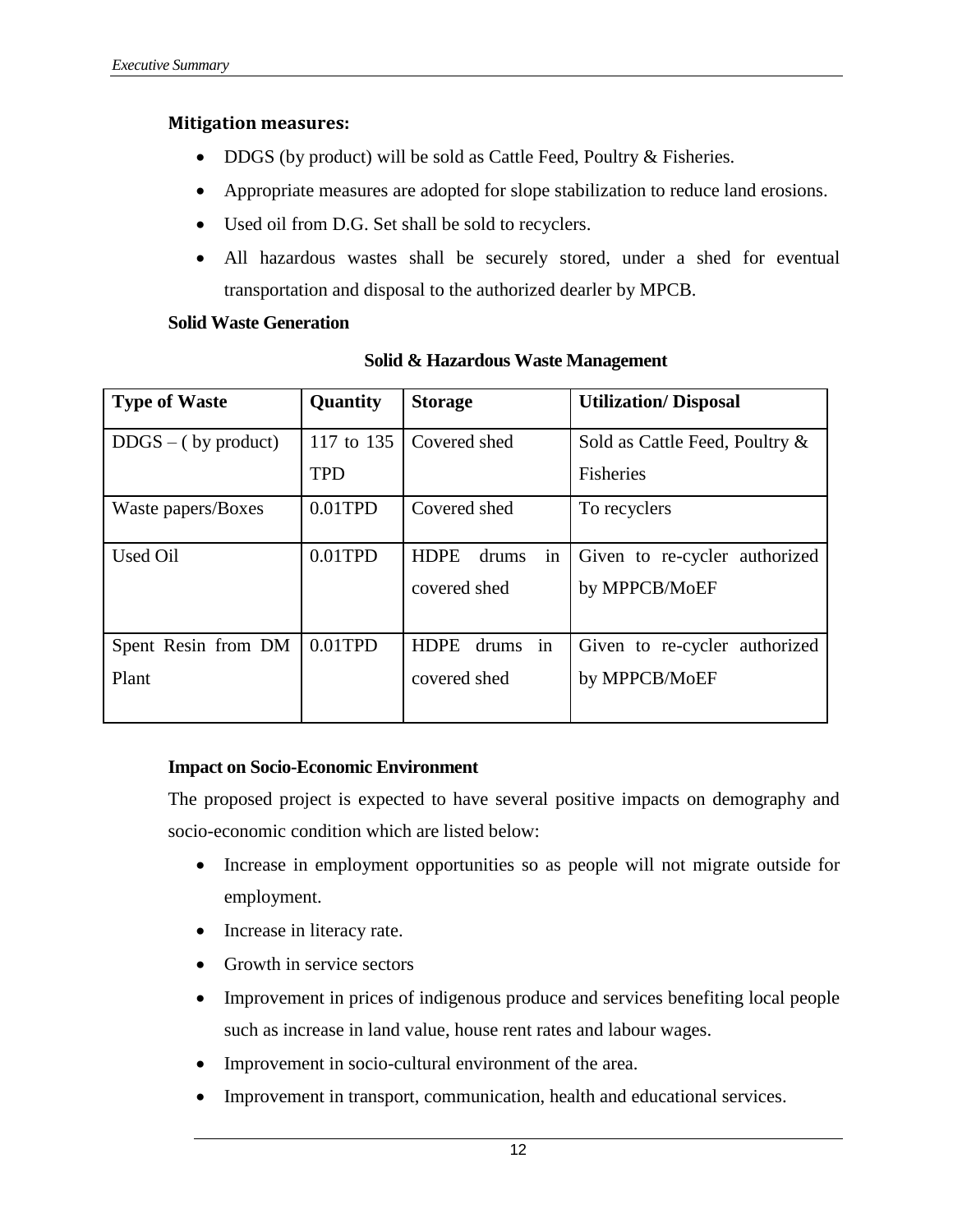Increase in employment due to increased business, trade, commerce and service sector.

#### **5.0 ENVIRONMENTAL MONITORING PROGRAMME**

| Attributes                    | <b>Sampling Network</b> | Frequency     | <b>Measurement Method</b>                    |
|-------------------------------|-------------------------|---------------|----------------------------------------------|
| Air Environment               |                         |               |                                              |
| Meteorological                | Project impact area     | Continuous    | Mechanical/automatic                         |
| • Wind speed                  |                         | Hourly        | weather station                              |
| • Wind direction              |                         |               |                                              |
| • Dry bulb temperature        |                         |               |                                              |
| • Wet bulb temperature        |                         |               |                                              |
| • Relative humidity           |                         |               |                                              |
| • Rainfall                    |                         |               |                                              |
| Pollutants (PM10,             | 4 locations in the      | Once in Month | Gravimetric                                  |
| PM2.5, SO2, NO <sub>x</sub> ) | project impact area.    |               |                                              |
|                               | Two stations along      |               |                                              |
|                               | the boundary of unit    |               |                                              |
|                               | in upwind and down      |               |                                              |
|                               | wind direction and      |               |                                              |
|                               | two station at village  |               |                                              |
| Water                         | Set of grab samples     | Pre and post  | Samples for water quality                    |
|                               | during for ground       | monsoon       | should be collected and                      |
|                               | and surface water       |               | analysed as per :                            |
|                               | for 5km distance        |               | $1. IS: 3025$ methods for                    |
|                               |                         |               | Methods of sampling and                      |
|                               |                         |               | test (physical and                           |
|                               |                         |               | chemical) for water and                      |
|                               |                         |               | wastewater<br>2. Standard methods for        |
|                               |                         |               | examination of water and                     |
|                               |                         |               |                                              |
|                               |                         |               | wastewater analysis<br>published by American |
|                               |                         |               | Public Health Association.                   |
| Noise                         | At premises of          | Quarterly     | Instrument : Noise level                     |
|                               | boundary                |               | meter IS:4954-1968 as                        |
|                               | (04 samples)            |               | adopted by CPCB                              |
| Soil                          | 06 locations around     | Yearly        | As CPCB protocol For                         |
|                               | the plant               |               | parameters viz pH,                           |
|                               |                         |               | conductivity, Organic                        |
|                               |                         |               | matter, organic C, NPK,                      |
|                               |                         |               | WHC, moisture, particle                      |
|                               |                         |               | size distribution, Fe, Cu,                   |
|                               |                         |               | Zn,                                          |
| Socio-economic                | Socio-economic          |               | Regular meeting with                         |
|                               | survey is based on      |               | local gram Panchayat                         |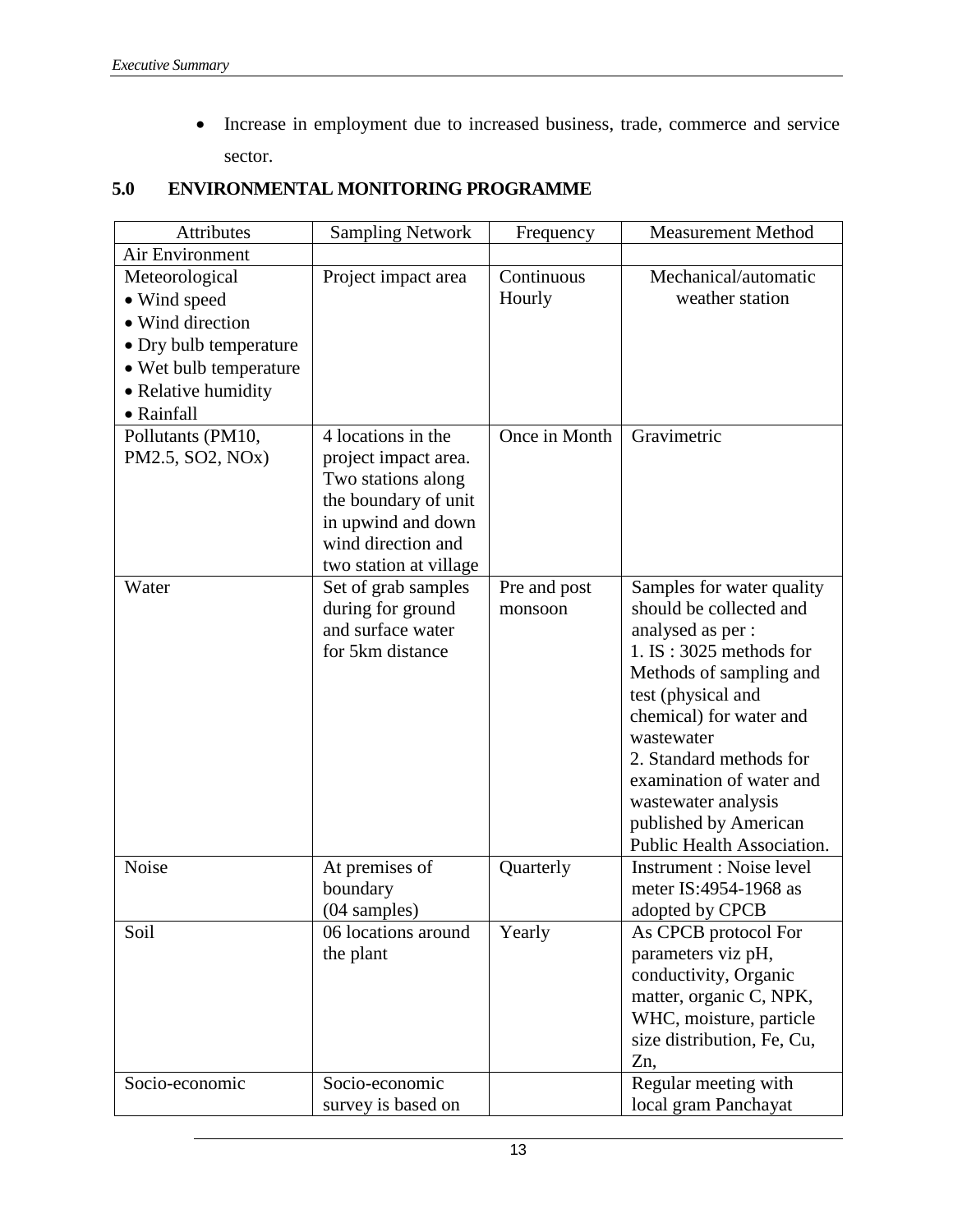|      | proportionate,<br>stratified and<br>random sampling<br>method |               | Need base programme<br>may be prepared with the<br>help of Gram panchayat<br>under CSR activity. |
|------|---------------------------------------------------------------|---------------|--------------------------------------------------------------------------------------------------|
| Land | <b>Land Use Pattern</b>                                       | Once in three | $\overline{\phantom{0}}$                                                                         |
|      |                                                               | year          |                                                                                                  |

#### **6.0 CAPITAL COST**

The total cost of proposed project is estimated as Rs 150 Crores

#### **7.0 CER PLAN**

Manas Agro Industries & Infrastructure Ltd. is equally conscious for the all-round socioeconomic development and is committed to raise the quality of life and social well-being of communities where it operates. Its CER initiatives will be prioritized on local needs, which focus on Health, Education and Environment Conservation.

#### **8.0 OCCUPATIONAL HEALTH MEASURES**

A medical facility with qualified doctor and clinical facilities will be created in the industry to meet the factory and residential colony requirement of the health services. Higher medical services shall be availed from the hospitals present in Chandrapur. Health care aspects to be practiced in the industry are indicated below.

- Health and safety related displays will be exhibited at strategic locations in the industry.
- Workers will be educated and trained in occupational health safety.
- Regular health check-up of the workers will be carried out and health records of individual workers will be maintained.
- Spirometry, X-rays and other routine and specific tests will be conducted and submitted to authorities
- Utility rooms provided will be provided with facilities and properly maintained.
- First aid facilities will be provided at different locations. Further first aiders will be trained.
- Housekeeping in the industry, sanitation in utility rooms, canteen, Rest rooms and other places will be given top priority.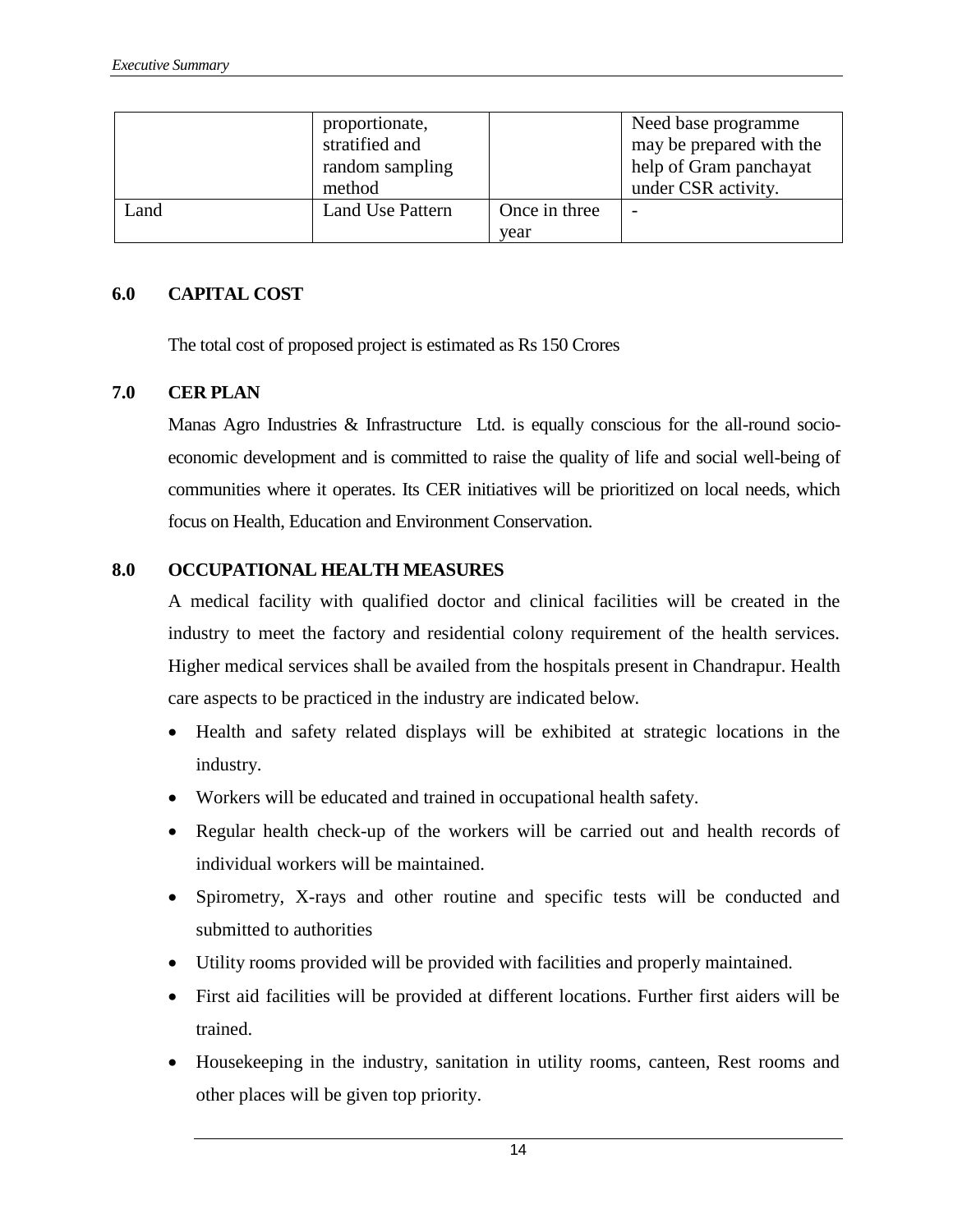#### **9.0 ENVIRONMENTAL MANAGEMENT**

Various purposes of the environmental management plan are:

- To treat with appropriate technology and dispose-off all the pollutants viz. liquid, gaseous and solid waste in accordance with statutory requirements (Relevant Pollution Control Acts).
- To support the environmental management system to achieve environmental standards and to improve the methods of environmental management.
- To promote green-belt development.
- To encourage good working conditions for employees.
- To reduce fire and accident hazards.
- To prepare budget for environment management system.
- To adopt cleaner production technology and waste minimization program.

Environmental Management Cell will chalk out a site-based strategy to control pollution. The strategy will include formulation of code of action for controlling air, water, noise, soil pollution, phase wise afforestation, and also actions to be taken in respect of socio-economic development. Frequency of monitoring/sampling and inspection of various parameters/factors will also be planned.

- Planning of conservation programmes with to respect of water, waste and energy
- Identify and record the constraints in respect of environmental planning and implementation
- Proper documentation of all the field monitoring and laboratory analysis results.
- EMC will prepare periodic progress reports, which will include the analysis and inspection results. Environmental audit results and action taken should also be properly documented.
- Planning of management responsibilities defined for various environmental matters.

#### **10.0 CONCLUSION**

It can be concluded that there would be negligible impact in the buffer zone due to the proposed expansion. The project shall contribute to the socio-economic development, strengthening of infrastructural facilities like medical, educational etc. The plant shall be operated keeping "Sustainable Development" of the region in mind.

Further, management is committed to contribute towards improving socio-economic status of